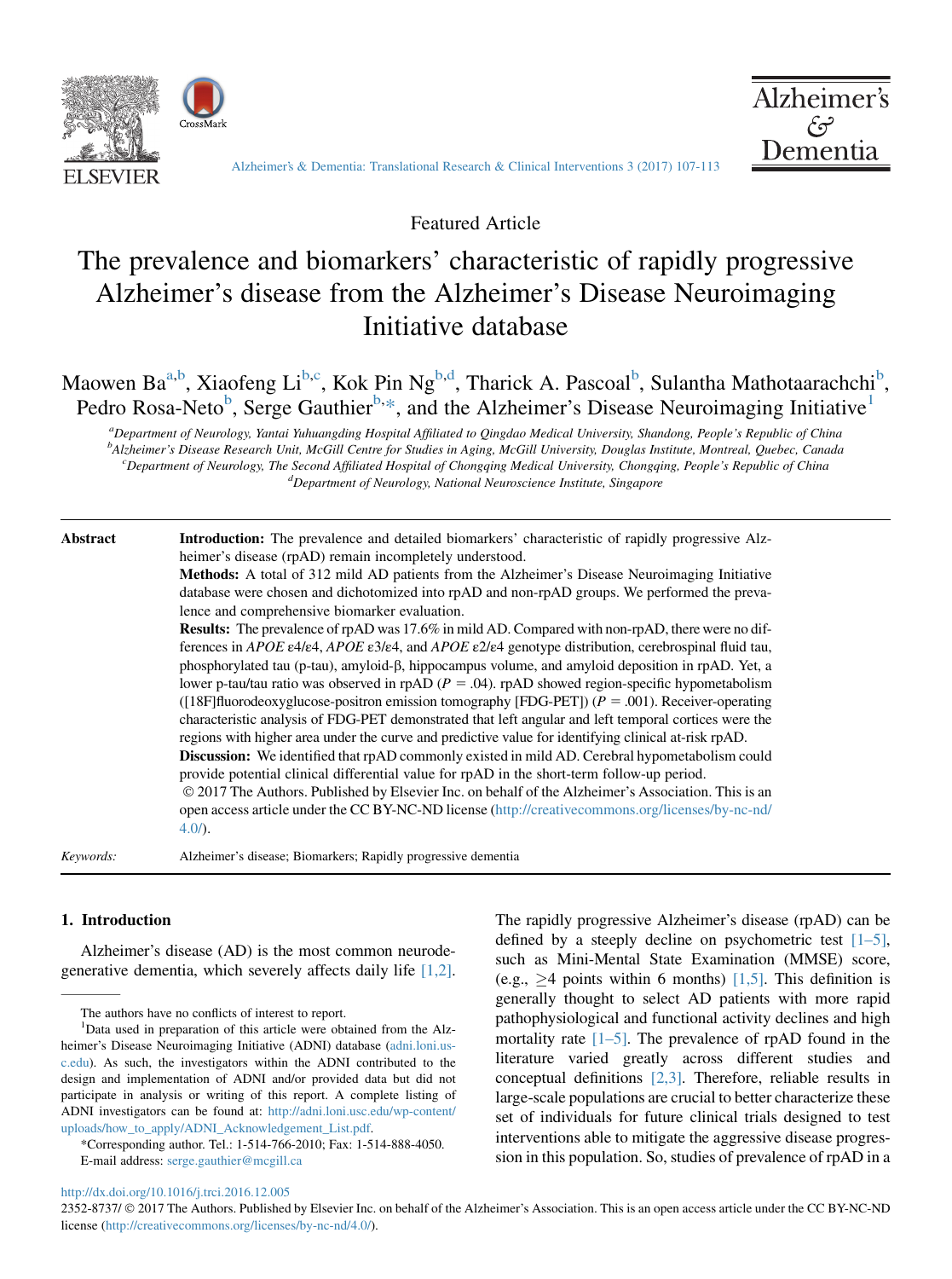larger study population such as the Alzheimer's Disease Neuroimaging Initiative (ADNI) database are highly desirable [\[6\].](#page-6-0)

Recent studies have shown that several biomarker modalities can predict cognitive decline in AD populations, including glucose hypometabolism measured by uptake of [18F]fluorodeoxyglucose in positron emission tomography (FDG-PET) [\[7,8\]](#page-6-0), hippocampal atrophy in magnetic resonance imaging (MRI) [\[9\]](#page-6-0), decreased cerebrospinal fluid (CSF) amyloid- $\beta$  (A $\beta_{1-42}$ ), increased CSF total tau (t-tau) and phosphorylated tau (p-tau)  $[8,10-12]$ , and the *APOE* genotype [\[1,13–15\].](#page-6-0) However, parts of these results remain inconsistent. Moreover, these biomarkers were separately tested in different study during longer follow-up period. Therefore, when AD patients were dichotomized into rpAD and non-rpAD based on MMSE score loss  $\geq$ 4 points within 6 months, for such a given population of rpAD, which biomarkers more correlate with the rapidly cognitive decline during the short-term follow-up period still need to be verified in the same AD population. Based on this idea, we decided to investigate the prevalence and comprehensive biomarkers' characteristic of rpAD patients from ADNI database in the same population, which could contribute to a better understanding of the disease in this population.

#### 2. Methods

## 2.1. Study samples

Data used in the preparation of this article were obtained from the Alzheimer's Disease Neuroimaging Initiative (ADNI) database ([adni.loni.usc.edu\)](http://adni.loni.usc.edu). The ADNI waslaunched in 2003 as a public-private partnership, led by Principal Investigator Michael W. Weiner, MD. The primary goal of ADNI has been to test whether serial MRI, PET, other biological markers, and clinical and neuropsychological assessment can be combined to measure the progression of mild cognitive impairment and early Alzheimer's disease (AD). Further information can be found at <http://www.adni-info.org/>.

#### 2.2. Participants

The operational definition of mild AD were patients with MMSE score of 20–26, clinical dementia rating  $>0.5$ , absence of any other neuropsychiatric disorders, and who meet the National Institute of Neurological and Communicative Disorders and Stroke–Alzheimer's Disease and Related Disorders Association criteria for probable AD [\[16\].](#page-6-0) Further information about the inclusion/exclusion criteria of AD adopted by the ADNI is described in detail at [www.adni-info.org](http://www.adni-info.org). According to the definition of MMSE score loss  $\geq$ 4 points within 6 months [\[1,5\],](#page-6-0) the mild AD patients were allocated to the rpAD and nonrpAD groups. Alzheimer's Disease Assessment Scale— Cognitive Subscale consisting of 13 items (ADAS-Cog 13) and Functional Activity Questionnaire (FAQ), as gold standard comparisons of cognition and function measures, were also checked over 12 months in the present study.

### 2.3. CSF data

CSF  $\mathbf{A}\beta_{1-42}$ , t-tau, and p-tau at threonine 181 were measured by using Innogenetics (INNO-BIA AlzBio3) immunoassay kit–based reagents in the multiplex xMAPLuminex platform (Luminex) as previously described [\[17\]](#page-6-0). The CSF data used in this study were obtained from the ADNI files "UPENNBIOMK5-8.csv." Further details of ADNI methods for CSF acquisition and measurements and quality control procedures can be found at [www.adni-info.org.](http://www.adni-info.org)

#### 2.4. Neuroimaging data

The neuroimaging data, including regional volume on MRI, white matter hyperintensity (WMH) on MRI, cerebral glucose metabolism on FDG uptake (FDG-PET), and cortical amyloid burden via standardized uptake values ratios (SUVRs) on Florbetapir-PET, were obtained from the ADNI files "UCSFFSL\_11\_02\_15," "UCSFFSX51\_11\_02\_15\_V2," "UCD\_ADNI1\_WMH.csv," "UCD\_ADNI2\_WMH\_10\_26\_15.csv," "UCBERKELEY FDG\_07\_30\_15.csv," and "UCBERKELEYAV45\_06\_15 \_16.csv." The neuroimaging techniques used by ADNI have been reported previously [\[18,19\]](#page-6-0). To investigate neurodegeneration, we used the hippocampal volume and FDG-PET uptake from five brain regions (left angular gyrus, right angular gyrus, bilateral posterior cingular, left inferior temporal gyrus, and right inferior temporal gyrus). The WMH volume, a cerebrovascular disease marker, was also obtained. We also obtained the SUVR means of Florbetapir-PET from four regions (frontal, anterior/posterior cingulate, lateral parietal, and lateral temporal) and global Florbetapir-PET SUVR (average precuneus, prefrontal, orbitofrontal, parietal, temporal, anterior, and posterior cingulate cortices) to calculate the amyloid burden. Further details regarding ADNI image acquisition and processing can be found at [www.adni-info.org/methods.](http://www.adni-info.org/methods)

#### 2.5. Statistical analysis

Demographic, clinical, and biological data were compared between study groups using two-tailed Student t test for continuous variables and chi-square  $(\chi^2)$  tests for categorical variables, respectively. The original data of CSF biomarkers were presented. However, the statistical analyses were further replicated after log conversion to get normal distribution. Post hoc pairwise comparisons were also performed using a general linear model. The effects of age, gender, education, and APOE genotype were adjusted for all pairwise comparisons. Bivariate logistic regression analysis was also performed to regress group status on CSF biomarkers. Receiver-operating characteristic (ROC) analysis was performed to find the cut-off value of biomarker. The highest area under the curve (AUC) and Youden index (Youden index = sensitivity + specificity  $- 1$ ) were used to select the cut-off value of biomarker's measurement. In general, a test is acceptable in clinical efficacy if its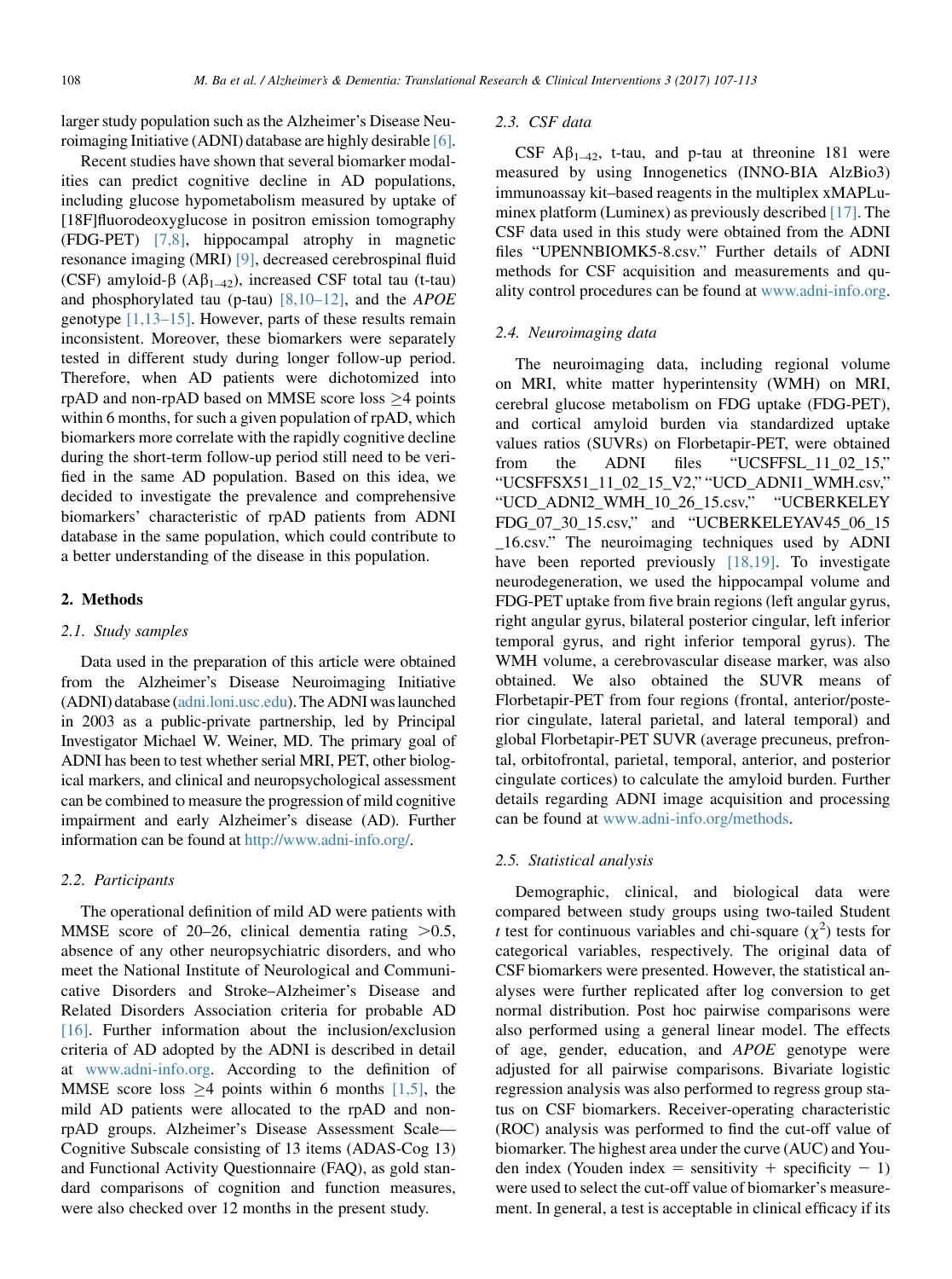<span id="page-2-0"></span>AUC of ROC is not  $\leq 0.70$  [\[20\]](#page-6-0). The "k-fold" crossvalidation was used to evaluate the performance of the prediction model. The original sample is randomly partitioned into  $k$  equal-sized subsamples. Of the  $k$  subsamples, a single subsample is retained as the validation data for testing the model, and the remaining  $k - 1$  subsamples are used as training data. The cross-validation process is then repeated  $k$  times (the folds), with each of the  $k$  subsamples used exactly once as the validation data. The  $k$  results from the folds can then be averaged to produce a single estimation.

Statistical analyses were performed using SPSS (version 19.0), and a *P*-value  $\leq .05$  was taken as statistically significant.

### 3. Results

#### 3.1. Demographic and clinical characteristics

The present study included 312 mild AD participants. Table 1 lists the detailed characteristics of all these AD participants. According to the definition of MMSE score loss  $\geq$ 4 points within 6 months, we divided the mild AD group to the rpAD and non-rpAD. There were no differences in gender, age, education, baseline MMSE score, and APOE ε4/ε4, APOE ε3/ε4, and APOE ε2/ε4 genotype distribution between groups. In addition, the percentage of  $APOE$   $\varepsilon$ 4/ ε4 homozygotes were 14.5% and 20.6% in rpAD and non-rpAD group, respectively. The prevalence of rpAD

Table 1 Demographics and key sample characteristics

patients ( $n = 55$ ) was 17.6% in ADNI mild AD population. During the 6-month follow-up period, mean MMSE score loss for rpAD was  $5.9455 \pm 2.4975$  and  $0.1128 \pm 2.1394$ for non-rpAD ( $P < .000$ ). Meanwhile, baseline ADAS-Cog 13 and ADAS-Cog 13 loss were higher in rpAD group. In addition, over the 12-month follow-up period, rpAD subjects continued their rapidly cognitive and functional decline, as reflected in ADAS-Cog 13 and FAQ measures [\(Fig. 1\)](#page-3-0).

Yet, there were no differences in MMSE and ADAS-Cog 13 score loss between positive APOE ε4/ε4, APOE ε3/ε4, APOE  $\epsilon$ 2/ $\epsilon$ 4, and negative APOE  $\epsilon$ 3/ $\epsilon$ 3 rpAD patients [\(Table 2](#page-3-0)).

#### 3.2. CSF biomarkers

Among the 312 AD participants, there were 216 with available CSF tau, p-tau, and  $A\beta_{1-42}$  data. The final data for CSF analyses included 37 rpAD and 179 non-rpAD participants. CSF biomarker levels by study groups were also demonstrated in Table 1. There were no differences in baseline concentration of CSF tau, p-tau, and  $A\beta_{1-42}$  between two groups. For tau/ $A\beta_{1-42}$  ratio, there was a trend for higher levels in rpAD in comparison with non-rpAD ( $P = .099$ ). CSF p-tau/tau ratio was lower in rpAD patients compared with non-rpAD (0.37  $\pm$  0.15 vs. 0.44  $\pm$  0.21, P = .04). Further, we analyzed the association between baseline CSF biomarkers and group status. Yet, the associations were absent in CSF biomarkers such as  $A\beta_{1-42}$  (slope

| Characteristics                           | rpAD                 | Non-rpAD             | $P$ value |  |  |
|-------------------------------------------|----------------------|----------------------|-----------|--|--|
| <b>Numbers</b>                            | 55                   | 257                  |           |  |  |
| Age, y                                    | $74.7386 \pm 7.1265$ | $75.0004 \pm 7.8062$ | .819      |  |  |
| Males, $n$ $(\%)$                         | 28 (50.9%)           | 145 (56.4%)          | .551      |  |  |
| Education, y                              | $15.3455 \pm 2.7502$ | $15.1323 \pm 3.0075$ | .629      |  |  |
| $APOE, n (\%)$                            | 39 (70.9%)           | 174 (67.7%)          | .761      |  |  |
| $APOE$ $\varepsilon$ 4/ $\varepsilon$ 4   | 14.5%                | 20.6%                | .353      |  |  |
| $APOE$ $\varepsilon$ $3/\varepsilon$ $4$  | 56.4%                | 47.1%                | .236      |  |  |
| $APOE$ ε2/ε4                              |                      |                      |           |  |  |
| MMSE score (baseline)                     | $23.1091 \pm 2.0337$ | $23.3385 \pm 2.0421$ | .45       |  |  |
| MMSE loss in 6 mo                         | $5.9455 \pm 2.4975$  | $0.1128 \pm 2.1394$  | $.000*$   |  |  |
| ADAS-Cog13 (baseline)                     | $36.25 \pm 8.52$     | $28.19 \pm 7.03$     | $.000*$   |  |  |
| ADAS-Cog13 loss in 6 mo                   | $5.40 \pm 6.63$      | $1.93 \pm 4.61$      | $.000*$   |  |  |
| $CSF$ t-tau ( $pg/mL$ )                   | $128.31 \pm 55.90$   | $126.69 \pm 63.40$   | .887      |  |  |
| $CSF$ p-tau ( $pg/mL$ )                   | $44.91 \pm 24.15$    | $52.69 \pm 31.63$    | .159      |  |  |
| $CSF A\beta1-42$ (pg/mL)                  | $135.44 \pm 27.99$   | $141.05 \pm 41.66$   | .434      |  |  |
| p-tau/tau                                 | $0.37 \pm 0.15$      | $0.44 \pm 0.21$      | $.04*$    |  |  |
| tau/A $\beta$ 1-42                        | $1.005 \pm 0.54$     | $0.83 \pm 0.57$      | .099      |  |  |
| $p$ -tau/A $\beta$ -142                   | $0.36 \pm 0.29$      | $0.34 \pm 0.33$      | .63       |  |  |
| Left hippocampal volume, mm <sup>3</sup>  | $2831.86 \pm 516.16$ | $2836.16 \pm 517.77$ | .955      |  |  |
| Right hippocampal volume, mm <sup>3</sup> | $2785.04 \pm 589.79$ | $2907.81 \pm 556.19$ | .143      |  |  |
| WMH                                       | $4.13 \pm 7.43$      | $4.02 \pm 6.31$      | .911      |  |  |
| Florbetapir-PET global SUVR               | $1.3974 \pm 0.2568$  | $1.3945 \pm 0.2043$  | .955      |  |  |

Abbreviations: rpAD, rapidly progressive Alzheimer's disease; APOE, apolipoprotein E; MMSE, Mini-Mental State Examination; ADAS-Cog 13, Alzheimer's Disease Assessment Scale—Cognitive Subscale consisting of 13 items; CSF tau, cerebrospinal fluid tau; CSF p-tau, cerebrospinal fluid phosphorylated tau; CSF Ab, cerebrospinal fluid b-amyloid; Florbetapir-PET cortical SUVR, summary Florbetapir cortical standardized uptake value ratio by positron emission tomography; WMH, white matter hyperintensity; FDG-PET, [18F]fluorodeoxyglucose-positron emission tomography.

NOTE. Results are mean  $\pm$  standard deviation.

\*P values are statistically significant.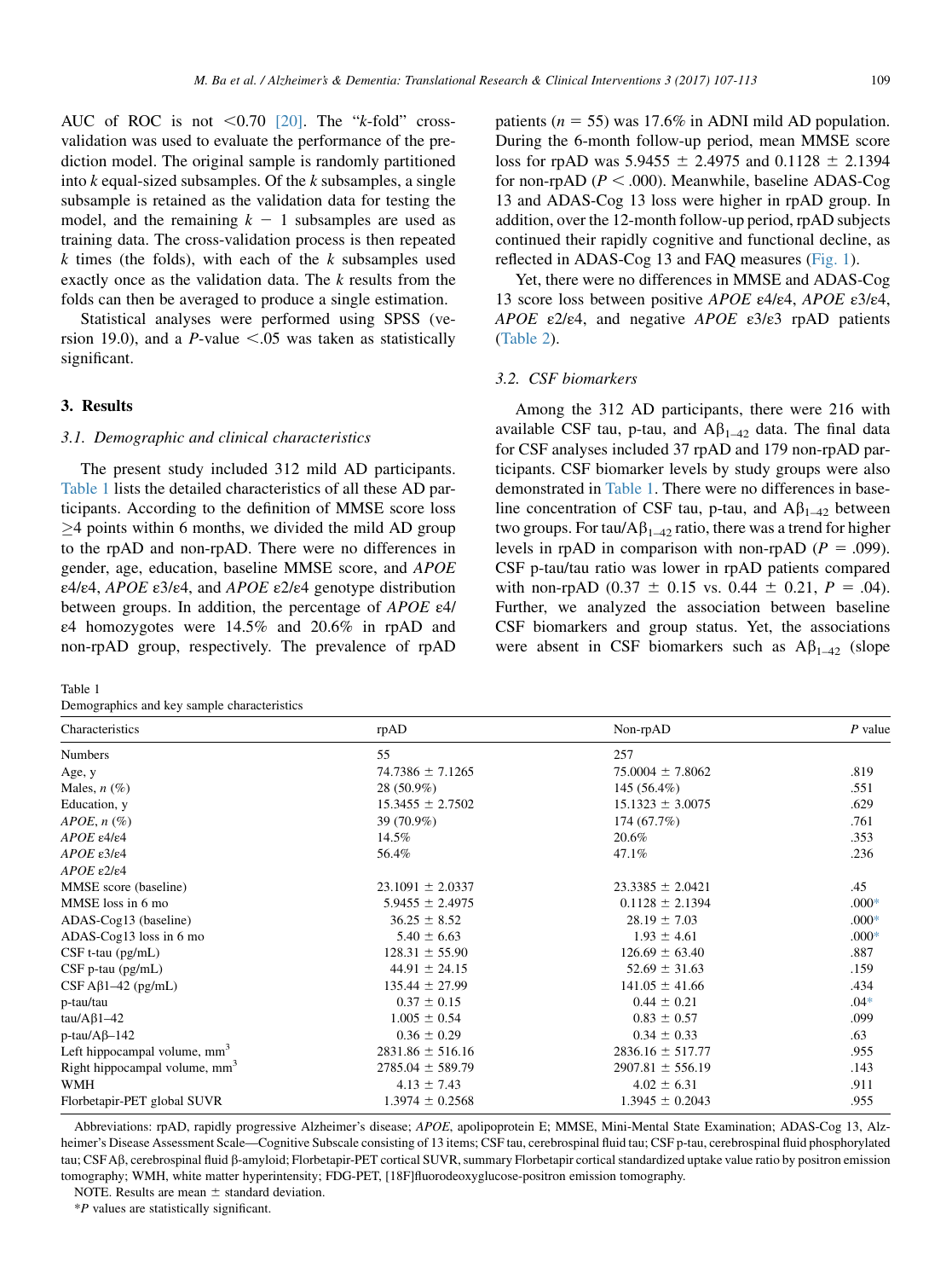<span id="page-3-0"></span>

Fig. 1. Changes of ADAS-Cog 13 and FAQ measures over the 12 months in rpAD and non-rpAD. Results are mean  $\pm$  standard deviation. P value was assessed using two-tailed Student  $t$  test for each variable;  $#$  and  $*$  denote that P values are statistically significant. Abbreviations: rpAD, rapidly progressive Alzheimer's disease; ADAS-Cog 13, Alzheimer's Disease Assessment Scale—Cognitive Subscale consisting of 13 items; FAQ, Functional Activity Questionnaire.

coefficient [ $\beta$ ] = 0.009, P = .137), tau ( $\beta$  = -0.006,  $P = .206$ , and p-tau ( $\beta = 0.024$ ,  $P = .051$ ).

#### 3.3. Neuroimaging biomarker analysis

Among the 312 AD participants, there were 308 with available data on hippocampus volume and WMH (MRI). The final data for MRI analyses included 55 rpAD and 253 non-rpAD participants. There were no differences in baseline hippocampus volume and WMH between two groups [\(Table 1](#page-2-0)).

Table 2 MMSE and ADAS-Cog 13 characteristics of rpAD by APOE genotype

| Measure                  | APOE εX/ε4       | APOE $\varepsilon$ 3/ $\varepsilon$ 3 | P value |
|--------------------------|------------------|---------------------------------------|---------|
| <b>Numbers</b>           | 39               | 16                                    |         |
| <b>MMSE</b>              | $23.08 \pm 2.16$ | $23.19 \pm 1.76$                      | .857    |
| MMSE loss in 6 mo        | $6.05 \pm 2.71$  | $5.69 \pm 1.92$                       | .628    |
| ADAS-Cog 13              | $35.86 \pm 9.13$ | $38.06 \pm 7.36$                      | .397    |
| ADAS-Cog 13 loss in 6 mo | $5.79 \pm 7.06$  | $5.30 \pm 4.25$                       | .795    |

Abbreviations: rpAD, rapidly progressive Alzheimer's disease; APOE, apolipoprotein E; APOE εX/ε4, APOE ε4/ε4, APOE ε3/ε4, and APOE ε2/ ε4; MMSE, Mini-Mental State Examination; ADAS-Cog 13, Alzheimer's Disease Assessment Scale—Cognitive Subscale consisting of 13 items.

NOTE. Results are mean  $\pm$  standard deviation.

Among the 312 AD participants, there were 203 with available FDG-PET data. The final data for FDG-PET analyses included 39 rpAD and 164 non-rpAD participants. In the further analysis of hypometabolic regions via FDG-PET in baseline and 6-month follow-up period, the significant differences between rpAD and non-rpAD were especially located in left angular and left temporal cortices  $(P < .05,$  [Table 3\)](#page-4-0).

By the use of "9-fold" cross-validation, the FDG-PET of left angular and left temporal obtained significant prediction value for rpAD ( $AUC > 0.70$ ,  $P = .000$ , [Table 4\)](#page-4-0). AUC of the left angular FDG-PET was 0.73 with both high sensitivity (71.8%) and specificity (60.2%), and the corresponding cut-off value was 1.01. AUC of the left temporal FDG-PET was 0.71 with both high sensitivity (68.6%) and specificity (61.9%), and the corresponding cut-off value was 0.98.

Among the 312 AD participants, there were 131 with available data on cortical amyloid deposition (Florbetapir-PET). The final data for Florbetapir-PET analyses included 23 rpAD and 108 non-rpAD participants. There were no differences in baseline Florbetapir-PET from global and four regions (frontal, anterior/posterior cingulate, lateral parietal, and lateral temporal) between two groups [\(Tables 1 and 5\)](#page-2-0).

#### 4. Discussion

The present study demonstrates a comprehensive assessment about the prevalence and multiple biomarkers' characteristic of rpAD patients from the ADNI database. We have four important findings: (1) the prevalence of rpAD patients was 17.6% in mild AD according to the definition of MMSE score loss  $\geq$  4 points within 6 months, (2) *APOE* genotype seemed to have no effect on rpAD, (3) there was lower p-tau/tau ratio in rpAD, and (4) rpAD patients showed significant region-specific hypometabolism (FDG-PET) especially in left angular and left temporal cortices.

The present study confirmed that rpAD commonly existed in mild AD with 17.6% prevalence. This findings is consistent with the previous reports showing that 10% to 30% of mild AD patients manifest rpAD [\[1,2\]](#page-6-0). It is important to mention that different prevalence of rpAD among studies might be caused by different definitions of rapidly cognitive decline, as reflected in the MMSE score loss. A general but clinically useful definition of rapidly progressive course of AD may be "an obvious deterioration in patient status with a short period (6–12 months)." We defined rpAD according to MMSE score loss  $\geq$ 4 points within 6 months, which represented a higher risk of institutionalization and mortality rate as reported previously [\[1,5\].](#page-6-0) The rapid cognitive and functional changes were also well captured by the ADAS-Cog 13 and FAQ over 12 months. Thus, we confirmed that the rapid changes observed in the MMSE were reflected in different cognitive and functional measures. The rpAD definition of MMSE score  $loss$  4 points within 6 months could be very informative. Meanwhile, the 6-month follow-up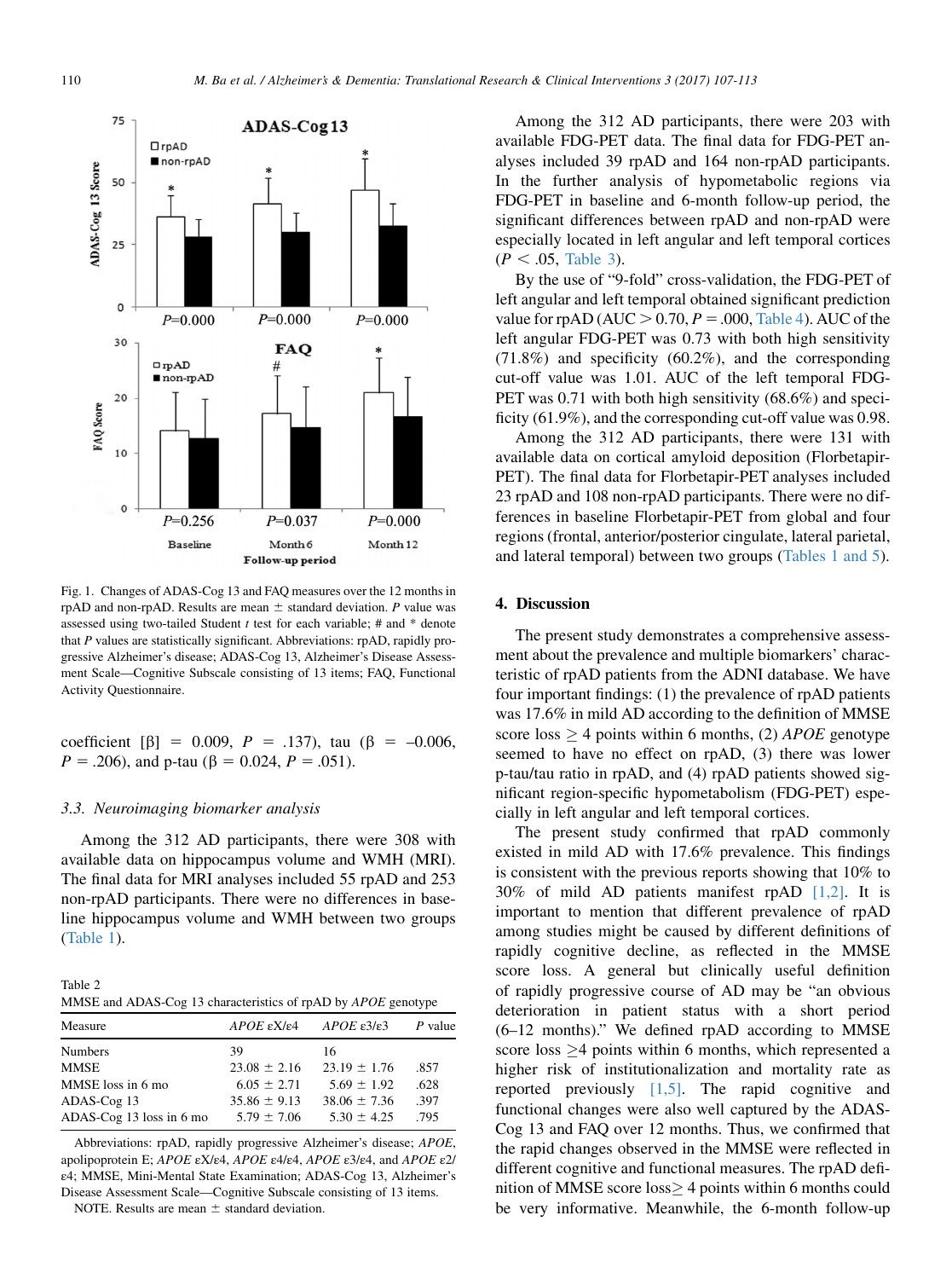Angular right 1.0063 ± 0.1678 1.0942 ± 0.1785 0.03<sup>\*</sup> 0.9756 ± 0.1559 1.0542 ± 0.1716 0.0554<br>Cingulum (post) 1.1071 ± 0.1567 1.1484 ± 0.1604 1.125 1.0554 ± 0.1324 1.0990 ± 0.1502 1.326 Cingulum (post) 1.1071 6 0.1567 1.1484 6 0.1604 .125 1.0554 6 0.1324 1.0990 6 0.1502 .236 Temporal left  $0.9462 \pm 0.1710$   $1.0438 \pm 0.1540$   $0.00\%$   $0.9266 \pm 0.1649$   $1.0324 \pm 0.1647$   $0.012\%$ Temporal right  $1.0089 \pm 0.0.1763$   $1.0864 \pm 0.1560$   $.004*$   $0.9947 \pm 0.1682$   $1.0572 \pm 0.1672$   $.139$ 

| rabie <i>3</i><br>FDG-PET characteristics of rpAD in different regions |                     |                     |         |                     |                     |         |
|------------------------------------------------------------------------|---------------------|---------------------|---------|---------------------|---------------------|---------|
| Measure                                                                | Baseline            |                     |         | Month 6             |                     |         |
|                                                                        | r <sub>p</sub> AD   | $Non-rpAD$          | P value | rpAD                | Non-rpAD            | P value |
| Angular left                                                           | $0.9792 \pm 0.1716$ | $1.0829 \pm 0.1739$ | $.000*$ | $0.9349 \pm 0.1699$ | $1.0594 \pm 0.1740$ | $.005*$ |

<span id="page-4-0"></span>Table 3 FDG-PET characterist

Abbreviations: rpAD, rapidly progressive Alzheimer's disease; FDG-PET, [18F]fluorodeoxyglucose-positron emission tomography.

NOTE. Results are mean  $\pm$  standard deviation.

\*P values are statistically significant.

period seemed to be a practical interval in clinical practice in deciding to use and change drug treatment. Thus, based on 6-month cut-off value, a proportion of AD patients really have a rapid course of disease.

The *APOE* is the most important genetic risk factor for sporadic AD. *APOE* genotype influences onset age of AD [\[21–23\].](#page-6-0) Yet, it is still a matter of debate whether APOE genotype would predict the progression of AD [\[1\].](#page-6-0) Many studies have failed to connect the presence of *APOE* genotype to cognitive decline because of the fact that it is dependent on disease severity [\[14\]](#page-6-0). Our results support this notion showing that in mild AD there was no difference in frequency of APOE ε4/ε4, APOE ε3/ε4, and APOE ε2/ε4 occurrence between rpAD and non-rpAD. In addition, there was no difference in MMSE and ADAS-Cog 13 score loss in APOE ε4/ε4, APOE ε3/ε4, APOE ε2/ε4 positive, and APOE ε3/ε3 negative rpAD patients. Thus, our data demonstrate that APOE genotype does not increase the risk and severity of rpAD in the mild stage of disease. However, a positive association of cognitive decline with APOE genotype was found in several studies [\[15,24\].](#page-6-0) Yet, we must point out that there are still many differences in the selected measures, the number of patients, duration of follow-up, and visiting interval between the present study and others. In this study, we focused on rapidly cognitive decline in 6 month short-term duration of follow-up. In the future, one more frequent and prolonged evaluation should occur to understand APOE genotype effect on the rapidly progressive course in mild AD.

CSF biomarkers, such as increased tau and p-tau and decreased  $\mathbf{A}\beta_{1-42}$ , are useful diagnostic marker for AD.

| of AD by CSF biomarkers [10-12]. Recent longitudinal                       |
|----------------------------------------------------------------------------|
| studies have found a relation between CSF biomarkers and                   |
| disease progression, which indicated that a combination of                 |
| high CSF t-tau without proportionally elevated p-tau, and                  |
| high tau/ $\mathsf{A}\beta_{1-42}$ ratio is related to a rapidly cognitive |
| decline $[10]$ . We must point out that the conclusions about              |
| CSF biomarkers as predictors of disease progression were                   |
| more suitable with longer follow-up period. In the present                 |
| study, AD patients were dichotomized into rpAD and non-                    |
| rpAD based on MMSE score loss $\geq$ 4 points within 6 months.             |
| During the short-term follow-up period, we found that there                |
| were no obvious differences in baseline concentration of                   |
| CSF tau, p-tau, and $A\beta_{1-42}$ in rpAD and non-rpAD group.            |
| Regression analysis also did not showed causal relationship                |
| between group status and CSF tau, p-tau, and $A\beta_{1-42}$ . Inter-      |
| estingly, in comparison with non-rpAD, a trend for higher                  |
| tau/A $\beta_{1-42}$ ratio and lower p-tau/tau ratio in rpAD was           |
| observed, which could reflect adjoint relationship and offer               |
| differential value for rpAD during the short-term follow-up                |
| period. In the literature, higher tau/ $A\beta_{1-42}$ ratio reflected     |
| the pathology of AD with increased tau and decreased                       |
| $A\beta_{1-42}$ . CSF t-tau represents one common biomarker for            |
| neuronal degeneration [25–29]. P-tau is one more specific                  |
| biomarker for AD and is related to neurofibrillary tangles                 |
| [30–32]. The lower p-tau/tau ratio indicated a low rate of                 |
| p-tau and seemed contrary to general knowledge for high                    |
| p-tau, which was associated with main AD pathology.                        |
| Recent evidence demonstrated that p-tau can benefit the                    |
| neurons via preventing against an acute apoptosis, instead                 |
| resulting in neurodegeneration [33-35]. This could suggest                 |

Yet, the results remain inconsistent in predicting progression

Table 4 Efficacy of FDG-PET in predicting rpAD

| Measures        | AUC  | 95% CI        |         | Cut-off | Sensitivity | Specificity | Accuracy |
|-----------------|------|---------------|---------|---------|-------------|-------------|----------|
| Angular left    | 0.73 | $0.71 - 0.74$ | $.000*$ | l.O1    | 71.8        | 60.2        | 69.6     |
| Angular right   | 0.65 | $0.64 - 0.66$ | $.000*$ | l.09    | 57.4        | 67.5        | 60       |
| Cingulum (post) | 0.59 | $0.57 - 0.61$ | $.013*$ | 1.03    | 81.5        | 43.6        | 72.8     |
| Temporal left   | 0.71 | $0.69 - 0.73$ | $.000*$ | 0.98    | 68.6        | 61.9        | 68       |
| Temporal right  | 0.63 | $0.61 - 0.64$ | $.001*$ | 0.96    | 79.9        | 46.6        | 72.5     |
|                 |      |               |         |         |             |             |          |

Abbreviations: rpAD, rapidly progressive Alzheimer's disease; FDG-PET, [18F]fluorodeoxyglucose-positron emission tomography; AUC, area under the curve; CI, confidence interval.

NOTE. Results are mean  $\pm$  standard deviation.

\*P values are statistically significant.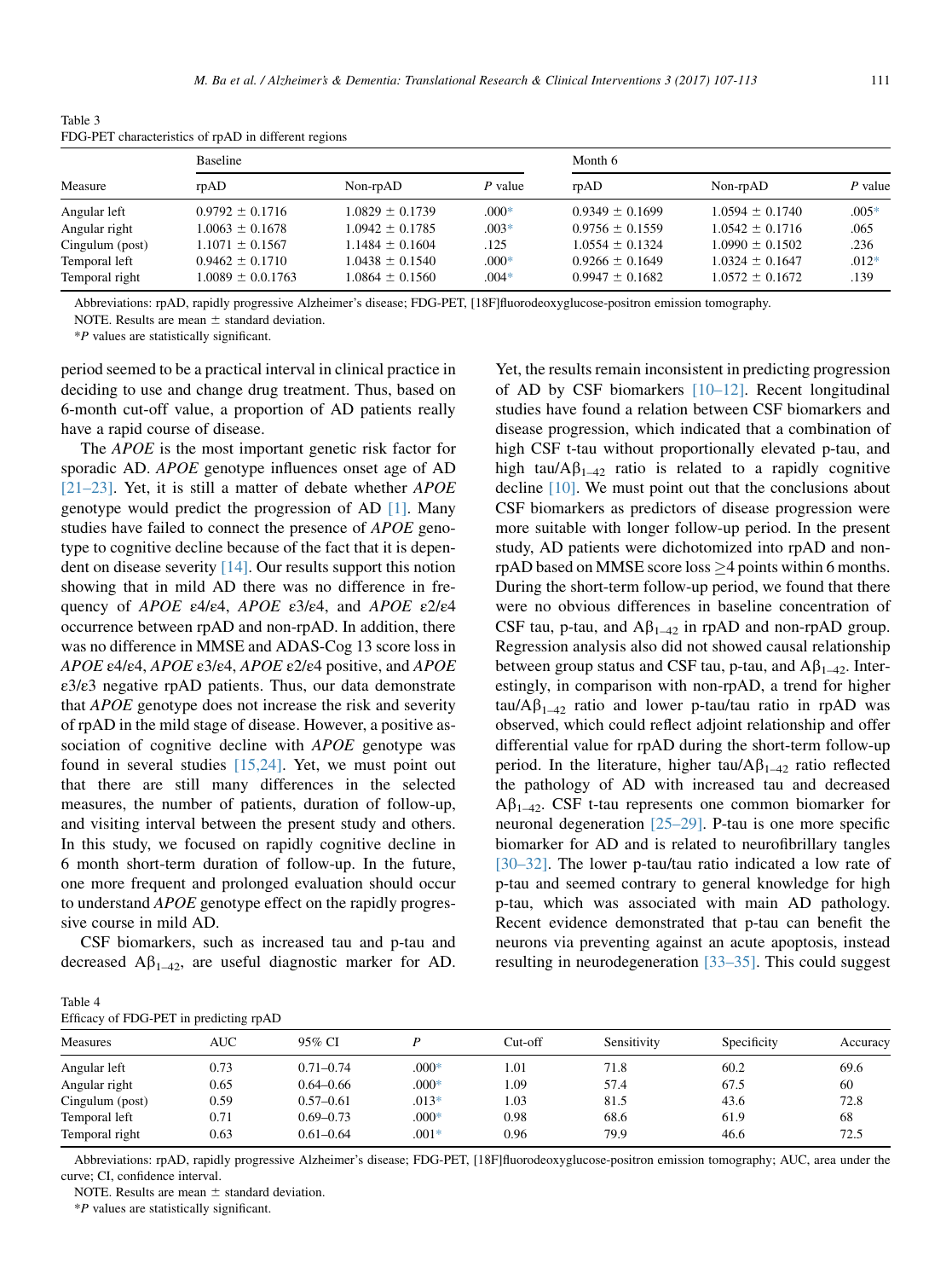Table 5 Florbetapir-PET characteristics of rpAD in different regions

| <b>Measures</b> | r <sub>p</sub> AD   | Non-rpAD            | $P$ value |  |
|-----------------|---------------------|---------------------|-----------|--|
| Frontal         | $1.5995 \pm 0.3435$ | $1.5780 \pm 0.2702$ | .746      |  |
| Cingulate       | $1.6807 \pm 0.3477$ | $1.6785 \pm 0.2701$ | .974      |  |
| Parietal        | $1.6149 \pm 0.3601$ | $1.5776 \pm 0.2598$ | .568      |  |
| Temporal        | $1.4923 \pm 0.3262$ | $1.4706 \pm 0.2525$ | .728      |  |

Abbreviations: rpAD, rapidly progressive Alzheimer's disease; Florbetapir-PET cortical SUVR, summary Florbetapir cortical standardized uptake value ratio by positron emission tomography.

NOTE. Results are mean  $\pm$  standard deviation.

that p-tau has compensatory or protective effect. From this point of view, lower p-tau/tau ratio suggests higher neurodegeneration and more rapidly cognitive decline.

Previous research reported that hippocampus atrophy rate correlated with cognitive decline rate over time in AD [\[9,36\]](#page-6-0). Yet, during the short-term follow-up period, the change of MRI hippocampus volume did not offer differential value for rpAD. Similarly, baseline cortical amyloid deposition (Florbetapir-PET) in mild AD did not show useful information for rpAD in the relative short-term follow-up period. Our research revealed that the baseline hypometabolism (FDG-PET) was lower in rpAD patients compared with non-rpAD, which persisted in the 6-month follow-up period. Hypometabolism difference was region specific and located in left angular and left temporal cortices. Our ROC analysis of FDG-PET also clearly demonstrated that left angular and left temporal cortices were the regions with higher AUC and predictive value for the diagnosis of rpAD. Thus, hypometabolism in FDG-PET in AD-related regions might be a sensitive neuroimaging marker for the early detection of rpAD before MRI hippocampus atrophy and cortical amyloid deposition.

Taken together, by using the high-quality ADNI database, we identified that rpAD commonly existed in mild AD. Cerebral hypometabolism and lower p-tau/tau ratio could provide potential clinical differential value for rpAD in the short-term follow-up period. Our findings could have significance for clinical practice and randomized clinical trial.

#### Acknowledgments

This work was supported by the Canadian Institutes of Health Research (CIHR, MOP-11-51-31), Prevent-AD scholarship (T.A.P.), Canadian Consortium of Neurodegeneration in Aging (CIHR-CCNA), the Weston Brain Institute, and the Alzheimer's Association (NIRG-08-92090). S.G. and P.R-N. are members of the CIHR-CCNA Canadian Consortium of Neurodegeneration in Aging. Data collection and sharing for this project was funded by the Alzheimer's Disease Neuroimaging Initiative (ADNI) (National Institutes of Health Grant U01 AG024904) and DOD ADNI (Department of Defense award number W81XWH-12-2-0012). ADNI is

funded by the National Institute on Aging, the National Institute of Biomedical Imaging and Bioengineering, and through generous contributions from the following: AbbVie, Alzheimer's Association; Alzheimer's Drug Discovery Foundation; Araclon Biotech; BioClinica, Inc.; Biogen; Bristol-Myers Squibb Company; CereSpir, Inc.; Cogstate; Eisai Inc.; Elan Pharmaceuticals, Inc.; Eli Lilly and Company; EuroImmun; F. Hoffmann-La Roche Ltd and its affiliated company Genentech, Inc.; Fujirebio; GE Healthcare; IXICO Ltd.; Janssen Alzheimer Immunotherapy Research & Development, LLC.; Johnson & Johnson Pharmaceutical Research & Development LLC.; Lumosity; Lundbeck; Merck & Co., Inc.; Meso Scale Diagnostics, LLC.; NeuroRx Research; Neurotrack Technologies; Novartis Pharmaceuticals Corporation; Pfizer, Inc.; Piramal Imaging; Servier; Takeda Pharmaceutical Company; and Transition Therapeutics. The Canadian Institutes of Health Research is providing funds to support ADNI clinical sites in Canada. Private sector contributions are facilitated by the Foundation for the National Institutes of Health ([www.fnih.org\)](http://www.fnih.org). The grantee organization is the Northern California Institute for Research and Education, and the study is coordinated by the Alzheimer's Therapeutic Research Institute at the University of Southern California. ADNI data are disseminated by the Laboratory for Neuroimaging at the University of Southern California.

# RESEARCH IN CONTEXT

- 1. Systematic review: We reviewed the literature using PubMed and reference lists from relevant articles. The prevalence and detailed biomarkers' characteristic of rapidly progressive Alzheimer's disease (rpAD) remain incompletely understood. There have been several recent publications describing rpAD. These relevant citations are appropriately cited.
- 2. Interpretation: Our study demonstrated a comprehensive assessment about the prevalence and multiple biomarkers' characteristic of rpAD patients in short-term follow-up period. We found that rpAD commonly existed and cerebral region-specific hypometabolism could provide clinical predictive value for identifying rpAD.
- 3. Future directions: Our study contributed to a better understanding of rpAD. These findings are crucial to better characterize these set of individuals for future clinical trials designed to test interventions able to mitigate the aggressive disease progression in this population.